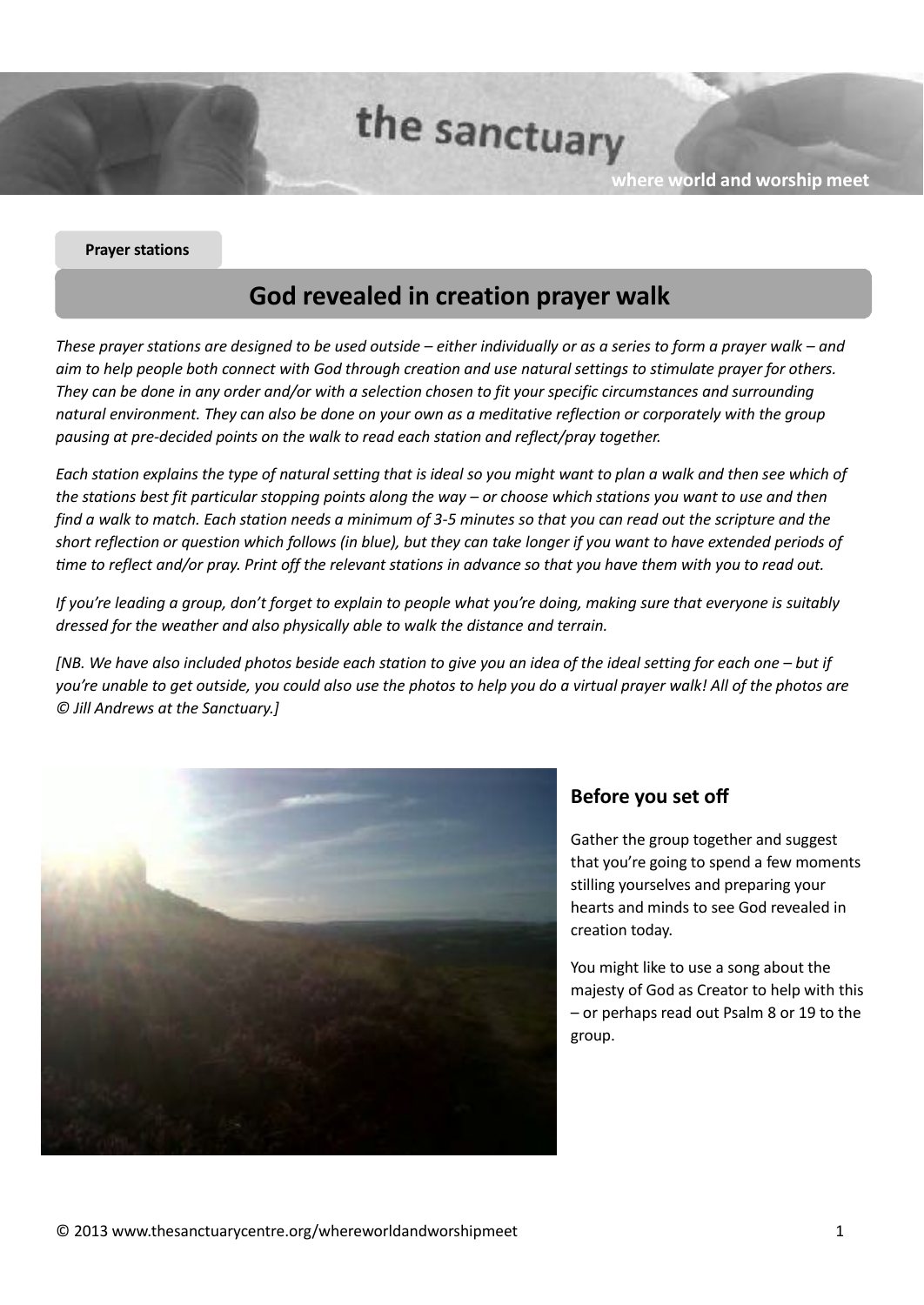# **1. Christ at the centre**

#### **(anywhere at the start or early on in the walk)**

#### **Colossians 1:15-17 (NLT)**

Christ is the visible image of the invisible God. He existed before anything was created and is supreme over all creation, for through him and for him God created everything in the heavenly realms and on earth. He made the things we can see and the things we can't see such as thrones, kingdoms, rulers, and authorities in the unseen world. Everything was created through him and for him. He existed before anything else, and he holds all creation together.

**As you walk on from here, absorbing all the different aspects of creation around you, consider how Christ might be revealing himself to you today in what you see, hear, smell or touch?**



### **2. The water of life**

**(beside water – a river, stream, lake or the sea – and ideally where there are trees at the water's edge)**

#### **Psalm 1:1-3 (NIV)**

Blessed is the one who does not walk in step with the wicked or stand in the way that sinners take or sit in the company of mockers, but whose delight is in the law of the LORD, and who meditates on his law day and night. That person is like a tree planted by streams of water, which yields its fruit in season and whose leaf does not wither –whatever they do prospers.

**Look at how the trees flourish beside the water. Thank God for his living water and reflect on what this psalm prompts us to do to ensure that our lives are truly fruitful.**

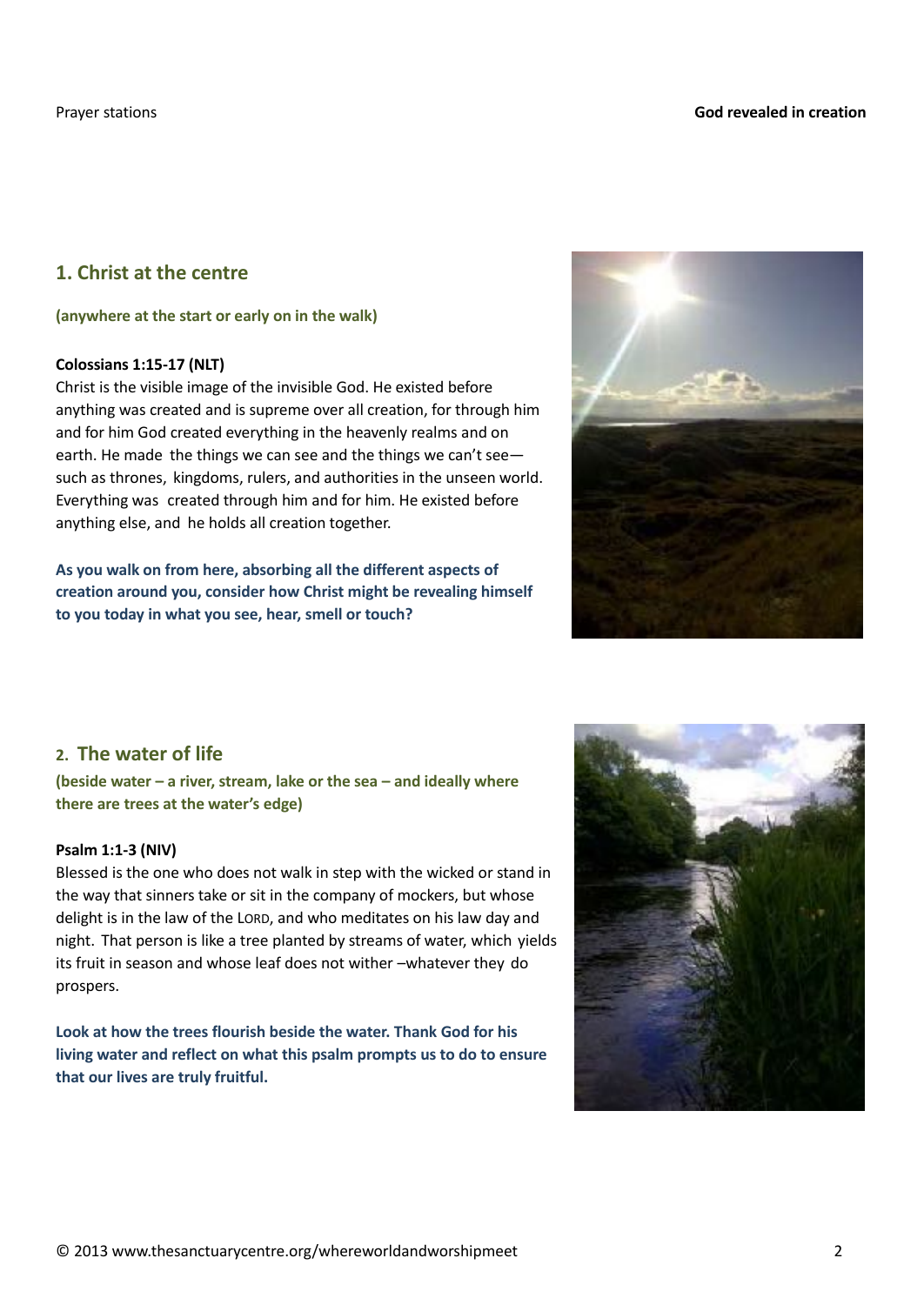### **3. Cast your burdens**

**(beside water, ideally on a stony beach beside a river, lake or the sea – or if there's no beach beside the water, collect stones from elsewhere in advance so that you can just give out the stones when you reach this station)**

### **Psalm 55:22 (NLT)**

Give your burdens to the LORD, and he will take care of you. He will not permit the godly to slip and fall.

**Pick up a stone – and then holding it tightly in your hand, think about what is burdening you today. Look at the water flowing beside you. Then when you're ready, throw your stone into the river below, knowing as you do so that the Lord has taken your burdens from you and is helping you stand firm, at rest in him.**



# **4. The majesty of the Lord**

### **(in woodland, ideally surrounded by tall mature trees)**

### **Proverbs 30:4 (NLT)**

Who but God goes up to heaven and comes back down? Who has gathered the wind in the hollow of his hand? Who wraps up the oceans in his cloak? Who has created the whole wide world?

**Look up to the sky above you. See how tall the trees are, towering up, waving in the breeze. What do they tell you about the majesty of the Lord?**

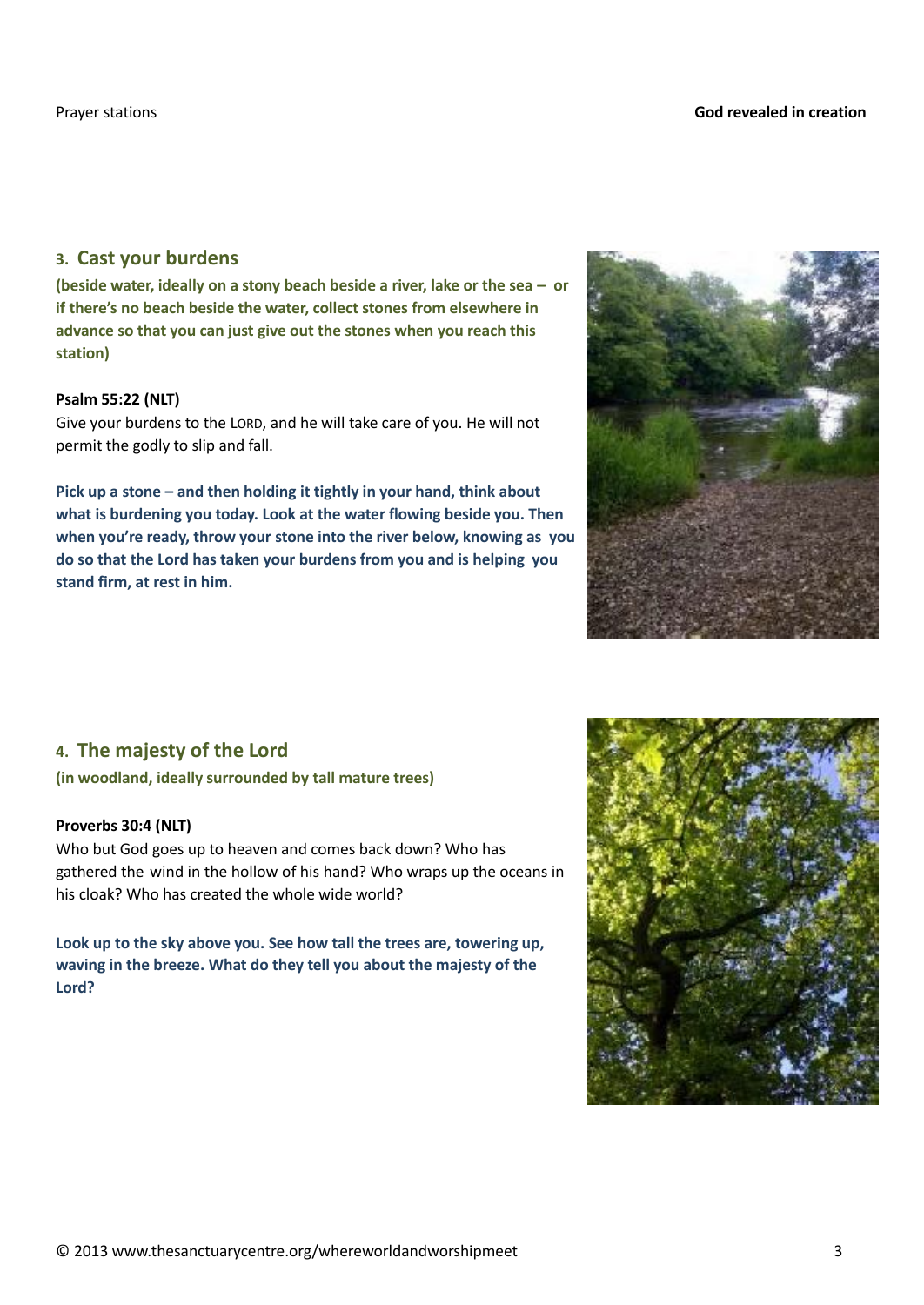### **5. Oaks of righteousness**

**(ideally beside a large oak tree – but if not, any large tree or trees, either standing alone or in woodland)**

#### **Isaiah 61:1-3 (NIV)**

The Spirit of the Sovereign LORD is on me, because the LORD has anointed me to proclaim good news to the poor. He has sent me to bind up the broken-hearted, to proclaim freedom for the captives and release from darkness for the prisoners, to proclaim the year of the LORD's favour and the day of vengeance of our God, to comfort all who mourn, and provide for those who grieve in Zion – to bestow on them a crown of beauty instead of ashes, the oil of joy instead of mourning, and a garment of praise instead of a spirit of despair. They will be called oaks of righteousness, a planting of the LORD for the display of his splendour.



**Look at the magnificence of this tree – created and sustained by God,**

**and beautifully displaying his splendour. Consider what these verses say is required of us in order to become an** "oak of righteousness". Ask God to show you how might fulfil this passage more in your life, and through it, display **his splendour to everyone you meet.**

# **6. Choosing God's path**

**(at a crossroads or turning of paths or tracks – ideally at a point where there's an option to choose a narrower path rather than follow the main route)**

### **Jeremiah 6:16 (NIV)**

This is what the Lord says: "Stand at the crossroads and look; ask for the ancient paths, ask where the good way is, and walk in it, and you will find rest for your souls."

**Look at the choice of paths here. Consider how the journey of faith is often described as requiring us to choose the narrow path, rather than the world's wide road. Ask God to challenge and inspire you to always choose his path.**

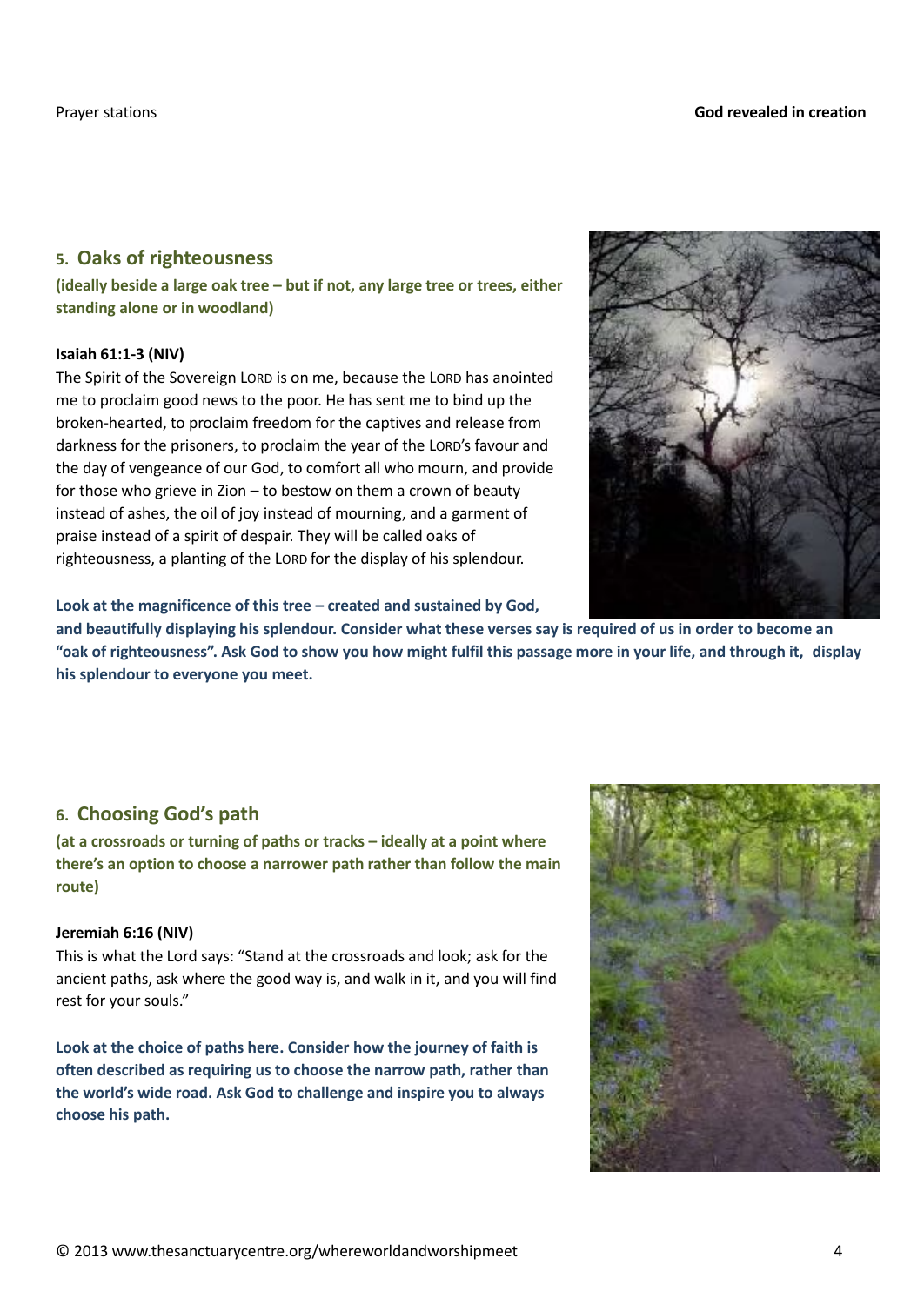# **7. The provision of God**

**(somewhere with wildflowers in view – perhaps a meadow, hedgerow, river bank or woodland)**

#### **Luke 12:22-32 (The Message)**

Jesus said to his disciples. "Don't worry about your life, what you will eat, or about your body, what you will wear. For life is more than food, and the body more than clothing. Consider the ravens: they neither sow nor reap, they have neither storehouse nor barn, and yet God feeds them. Of how much more value are you than the birds! And can any of you by worrying add a single hour to your span of life? If then you are not able to do so small a thing as that, why do you worry about the rest?



Has anyone by fussing before the mirror ever gotten taller by so much as an inch? If fussing can't even do that, why fuss at all? Walk into the fields and look at the wildflowers. They don't fuss with their appearance—but have you ever seen colour and design quite like it? The ten best-dressed men and women in the country look shabby alongside them. If God gives such attention to the wildflowers, most of them never even seen, don't you think he'll attend to you, take pride in you, do his best for you?

"What I'm trying to do here is get you to relax, not be so preoccupied with *getting* so you can respond to God's *giving*. People who don't know God and the way he works fuss over these things, but you know both God and how he works. Steep yourself in God-reality, God-initiative, God-provisions. You'll find all your everyday human concerns will be met. Don't be afraid of missing out. You're my dearest friends! The Father wants to give you the very kingdom itself"

**Look at the bounty and beauty of the flowers that adorn the ground here. Do you trust God to provide for your every need?**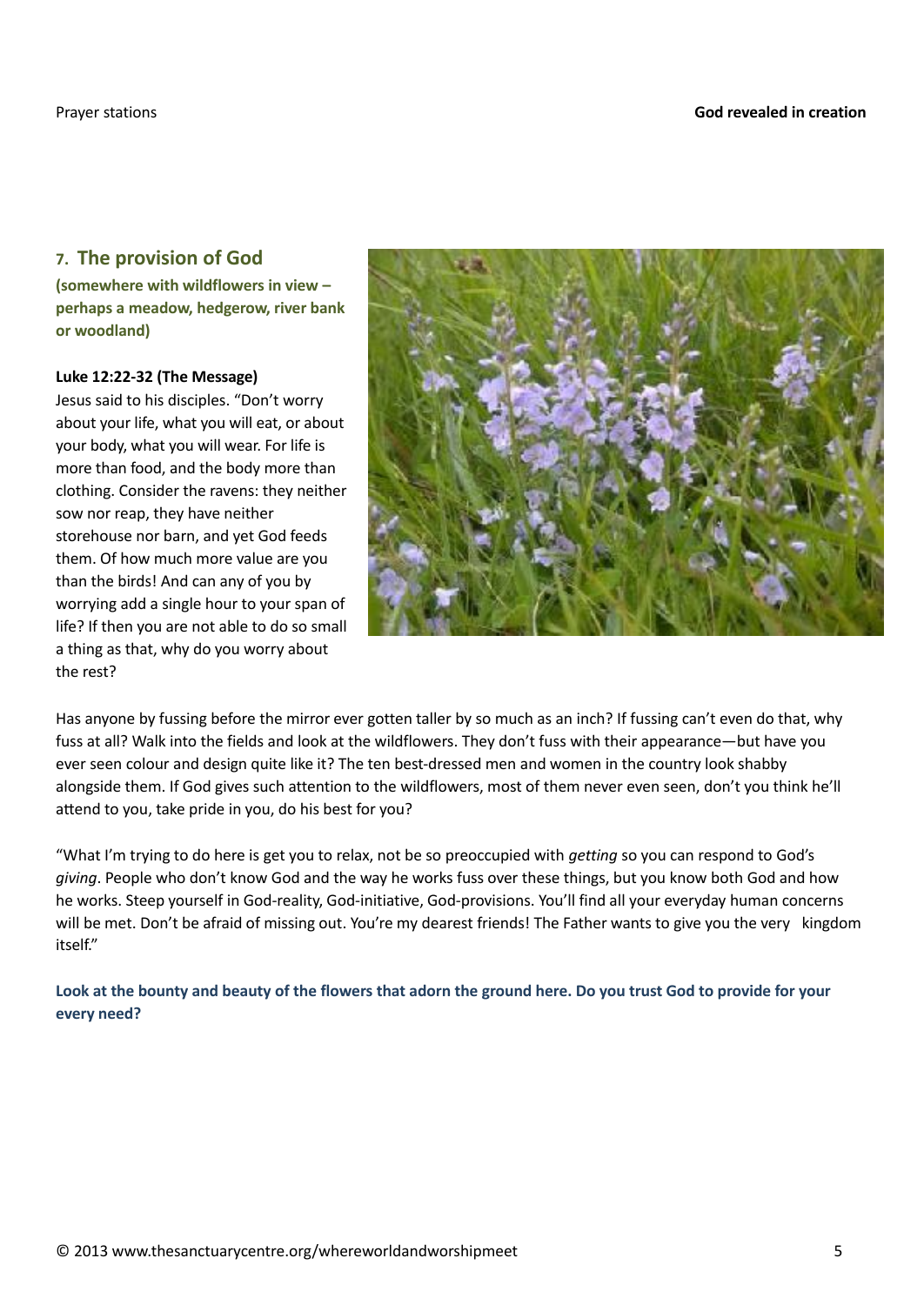# **8. Creation's song of praise**

**(anywhere rocky or stony – such as a beach, river bank, hillside or moorland)**

### **Luke 19:37-40 (NIV)**

When Jesus came near the place where the road goes down the Mount of Olives, the whole crowd of disciples began joyfully to praise God in loud voices for all the miracles they had seen: "Blessed is the king who comes in the name of the Lord!" "Peace in heaven and glory in the highest!" Some of the Pharisees in the crowd said to Jesus, "Teacher, rebuke your disciples!" "I tell you," he replied, "if they keep quiet, the stones will cry out."

**What do you think Jesus meant by this response? Do you think that creation praises him too? Even today?**



# **9. Lord of all**

**(a high place, such as a hilltop or even the roof or balcony of a building )**

### **Psalm 24:1 (NIV)**

The earth is the Lord's and everything in it, the world and all who live in it.

**Look down at the houses, roads, fields, trees and people. Consider how incredible it is that God is Lord of all that you can see – and everything beyond the horizon too. Praise God for his constant creating and sustaining, and ask that he would help you to better care for his creation – including all who live in it.**

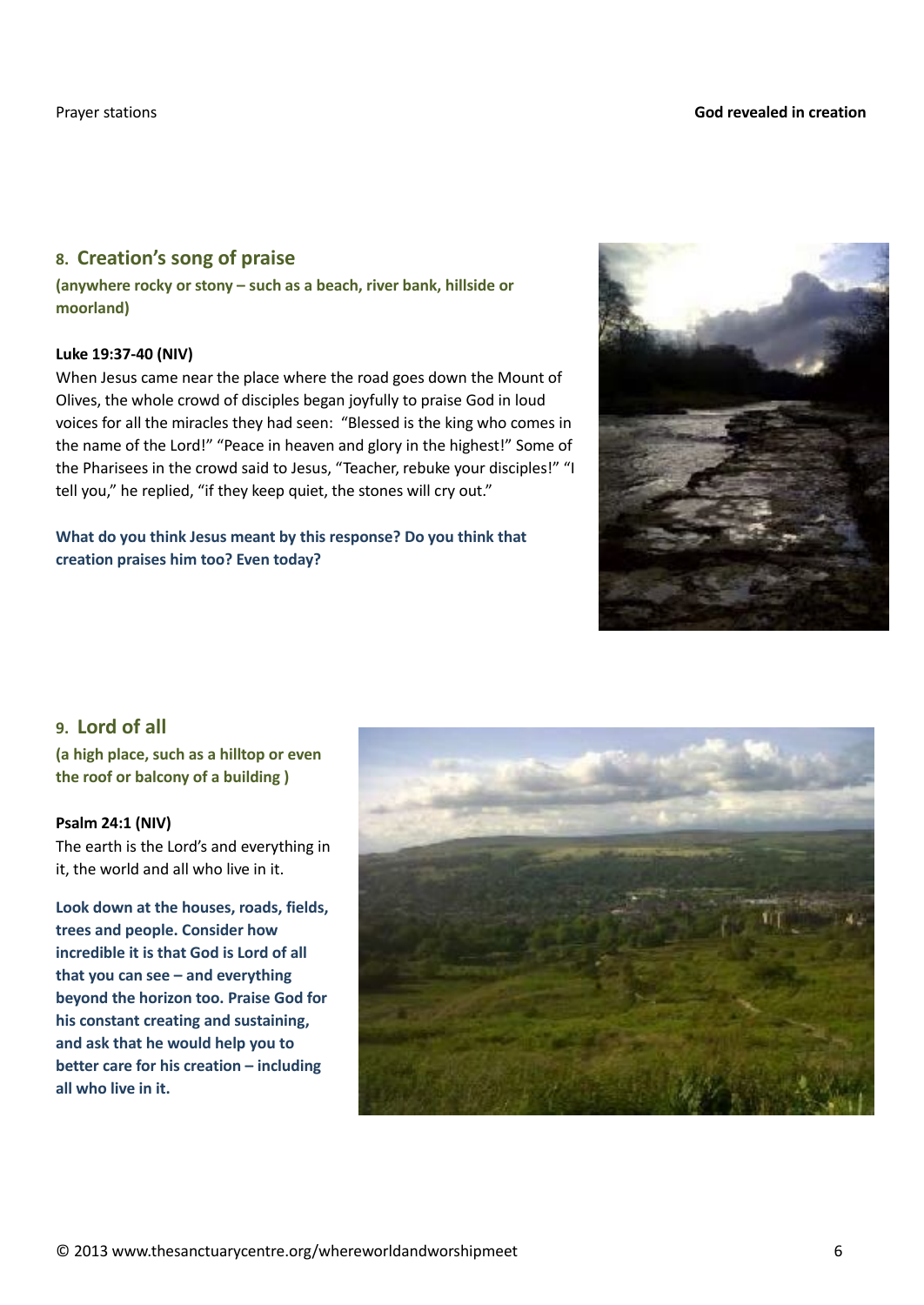# **10. God revealed**

**(anywhere outside, ideally towards the end of the walk)**

#### **Romans 1:20 (NLT)**

For ever since the world was created, people have seen the earth and sky. Through everything God made, they can clearly see his invisible qualities—his eternal power and divine nature. So they have no excuse for not knowing God.

**Paul tells us that people always have a chance to know God because he is constantly revealing himself in his creation – which we all witness daily wherever we are. Pray for friends, family, neighbours and people worldwide who haven't yet come to know God.**



# **11. The groaning of creation**

**(anywhere outside, ideally towards the end of the walk when you've seen a number of different habitats already)**

### **Romans 8:19-21 (NRSV)**

For the creation waits with eager longing for the revealing of the children of God; for the creation was subjected to futility, not of its own will but by the will of the one who subjected it, in hope that the creation itself will be set free from its bondage to decay and will obtain the glorious freedom of the children of God.

**Like us, creation is subject to death and decay – but also to new birth in the midst of waiting for the full redemption of heaven coming finally and fully to earth. Many believe that God is calling us to help care for his creation as part of his eternal redemption plan – what do you think?**